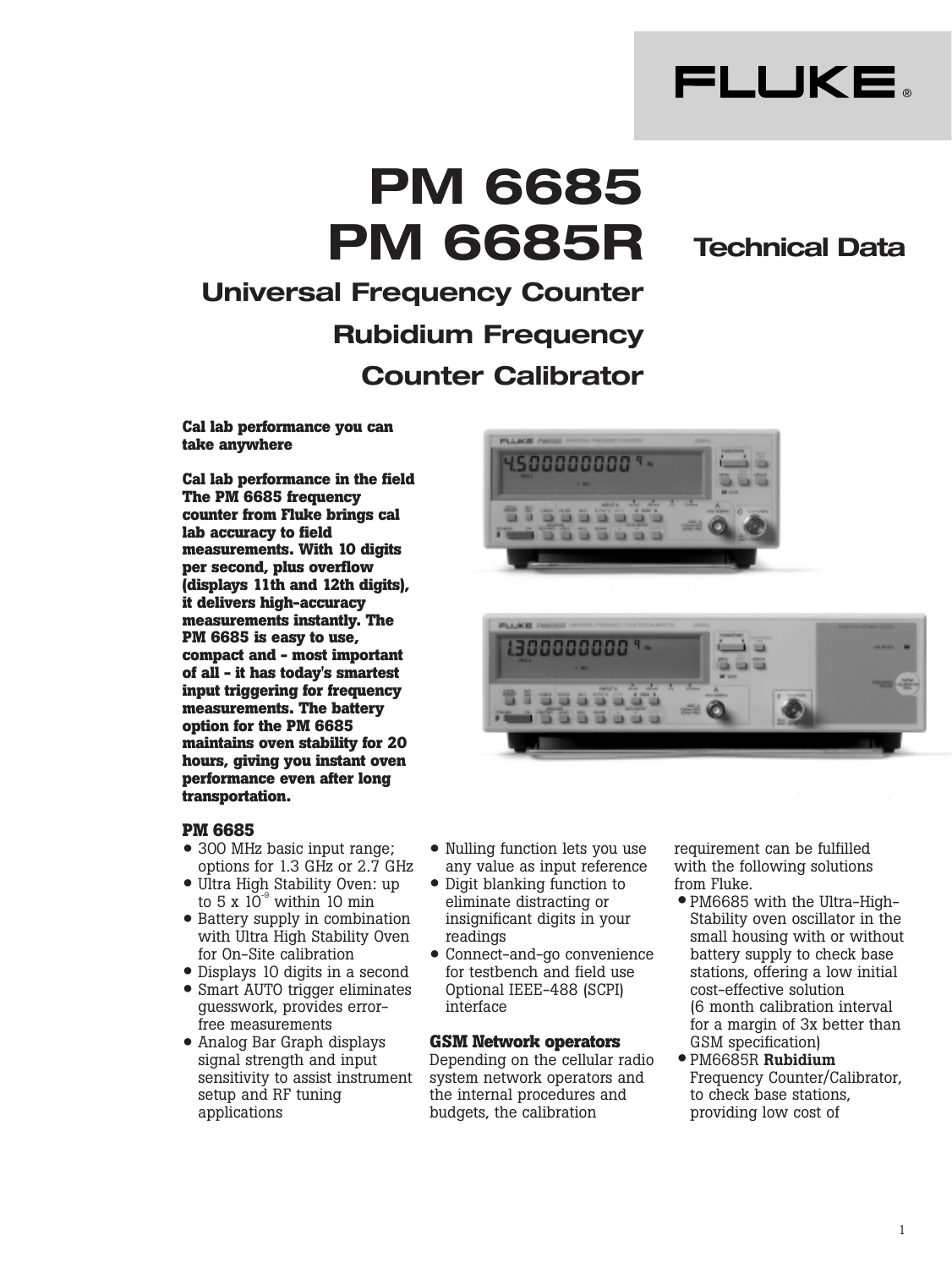ownership, (10 year calibration interval, for a margin of 50x better than GSM specification)

#### **Ultra High Stability Timebase**

The new Ultra-High-Stability oven oscillator PM9692 fills the gap between the currently available best crystal oscillators and the Rubidium oscillator. The short warm-up time of 10 min to reach 5 x  $10^{-9}$  of final value makes it the ideal solution for many on-site calibration applications.

The PM9692 oscillator in the smaller housing of the PM6685, provides adequate accuracy to handle the fast-growing need for calibrations of digital cellular telephony systems and other

calibration applications, very cost effectively.

#### **PM6685R - Today's most accurate frequency counter**

The PM 6685R from Fluke is the most accurate portable frequency counter on the market. It offers all the functionality of the PM 6685, plus the stability and accuracy of a built-in Rubidium atomic reference.

High stability, high accuracy and short warm-up times make this instrument ideal for highaccuracy calibration procedures outside the cal lab environment, such as in base station transmitters of large telecommunication networks

like GSM.

The short warm-up time means that the PM 6685R is ready for use within minutes after field transport or a change of location inside a building.

#### **Additional features PM 6685R**

- High accuracy and short warm-up times: 5 min. to lock 4 x  $10^{-10}$  within 10 min. Aging  $1 \times 10^{-9}$  in 10 year
- Calibrates any application specific frequency
- 10 MHz buffered Rubidium reference output
- 2 year warranty on Rubidium element

#### **Technical Specifications PM 6685 Measuring Functions** Refer to table 1 for measurement uncertainty information. **Frequency A, C** Range<br>Input A: Input A: 10 Hz to 300 MHz<br>Input C: 70 MHz to 1.3 GHz 70 MHz to 1.3 GHz (PM 9621) 100 MHz to 2.7 GHz (PM 9624) Resolution: 10 digits/s measurement time **Burst Frequency A**  Frequency Range: 100 Hz to 160 MHz<br>PRF Range: 1 Hz to 100 kHz PRF Range: 1 Hz to 100 kHz<br>Pulse Width Range: 1 us to 50 ms, m 1 µs to 50 ms, min. 3 periods of this signal **Period A** Range: 6 ns to 100 ms<br>Resolution: 10 digits/s mea 10 digits/s measurement time **Ratio A/E, C/A** Range:  $10^{-7}$  to  $10^{10}$ Frequency Range:<br>Input A: 10 Hz to 160 MHz Input E: 10 Hz to 50 MHz<br>Input C: 70 MHz to 1.3 GH 70 MHz to 1.3 GHz (PM 9621) 100 MHz to 2.7 GHz (PM 9624) **Pulse Width A** 3 ns to 10 ms<br>50 Hz to 160 MHz Frequency Range:<br>Voltage Range:  $100$  mV p-p to  $70V$  p-p **Duty Factor A** Range: 0 to 1<br>Prequency Range: 50 Hz to 160 MHz Frequency Range:<br>Voltage Range: 100 mV p-p to 70V p-p **Totalize A** Event counting on input A with manual start and stop<br>Range: O to  $10^{17}$ **Input A** Frequene Coupling Impedan **Sensitiv**:<br>Sineway Dynamic **Manual**<br>Sensitivi Trigger L Trigger S Auto Trigger: Frequend Sensitivit Signal M Damage

0 to 160 MHz

#### **Input and Output Specifications**

| Input A                 |                                                       |
|-------------------------|-------------------------------------------------------|
| Frequency Range:        | 10 Hz to 300 MHz                                      |
| Coupling:               | ĀC.                                                   |
| Impedance:              | 1 M $\Omega$ //25 pF or 50 $\Omega$ , VSWR $\leq$ 2:1 |
| <b>Sensitivity:</b>     |                                                       |
| Sinewave:               | 10 mV rms, 10 Hz to 50 MHz                            |
|                         | 15 mV rms, 50 MHz to 100 MHz                          |
|                         | 20 mV rms, 100 MHz to 150 MHz                         |
|                         | 30 mV rms, 150 MHz to 200 MHz                         |
|                         | 50 mV rms, 200 MHz to 300 MHz                         |
| Pulse:                  | 50 mV p-p, 3 ns minimum pulse width                   |
| Dynamic Range:          | 30 mV p-p to 70V p-p                                  |
| <b>Manual Trigger:</b>  |                                                       |
| Sensitivity Range:      | 10 mV rms to 10V rms, variable                        |
|                         | in 3 dB steps, indicated on a                         |
|                         | bar graph                                             |
| Trigger Level:          | Selectable for optimum                                |
|                         | triggering on waveforms with                          |
|                         | duty factors $\leq 0.25$ , 0.25                       |
|                         | to 0.75 and $>0.75$                                   |
| Trigger Slope:          | Positive or negative                                  |
| Auto Trigger:           | Automatic setting of input                            |
|                         | signal conditioning circuits for                      |
|                         | optimum triggering on different                       |
|                         | amplitudes and waveforms                              |
| Frequency:              | Minimum 50 Hz                                         |
| Sensitivity Range:      | 10 mV rms to 25V rms                                  |
| Signal Monitor:         | A bar graph displays actual                           |
|                         | input signal level in 3 dB steps,                     |
|                         | 10mV rms to 10V rms                                   |
| <b>Low Pass Filter:</b> | 100 kHz nominal 3 dB point.                           |
|                         | Minimum 40 dB attenuation at                          |
|                         | 1 MHz.                                                |
| Damage Level:           | 1 M $\Omega$ : 350V (dc + ac peak) at dc              |
|                         | to 440 Hz, falling to 12V rms at                      |
|                         | 1 MHz and above $50\Omega$ : 12V rms                  |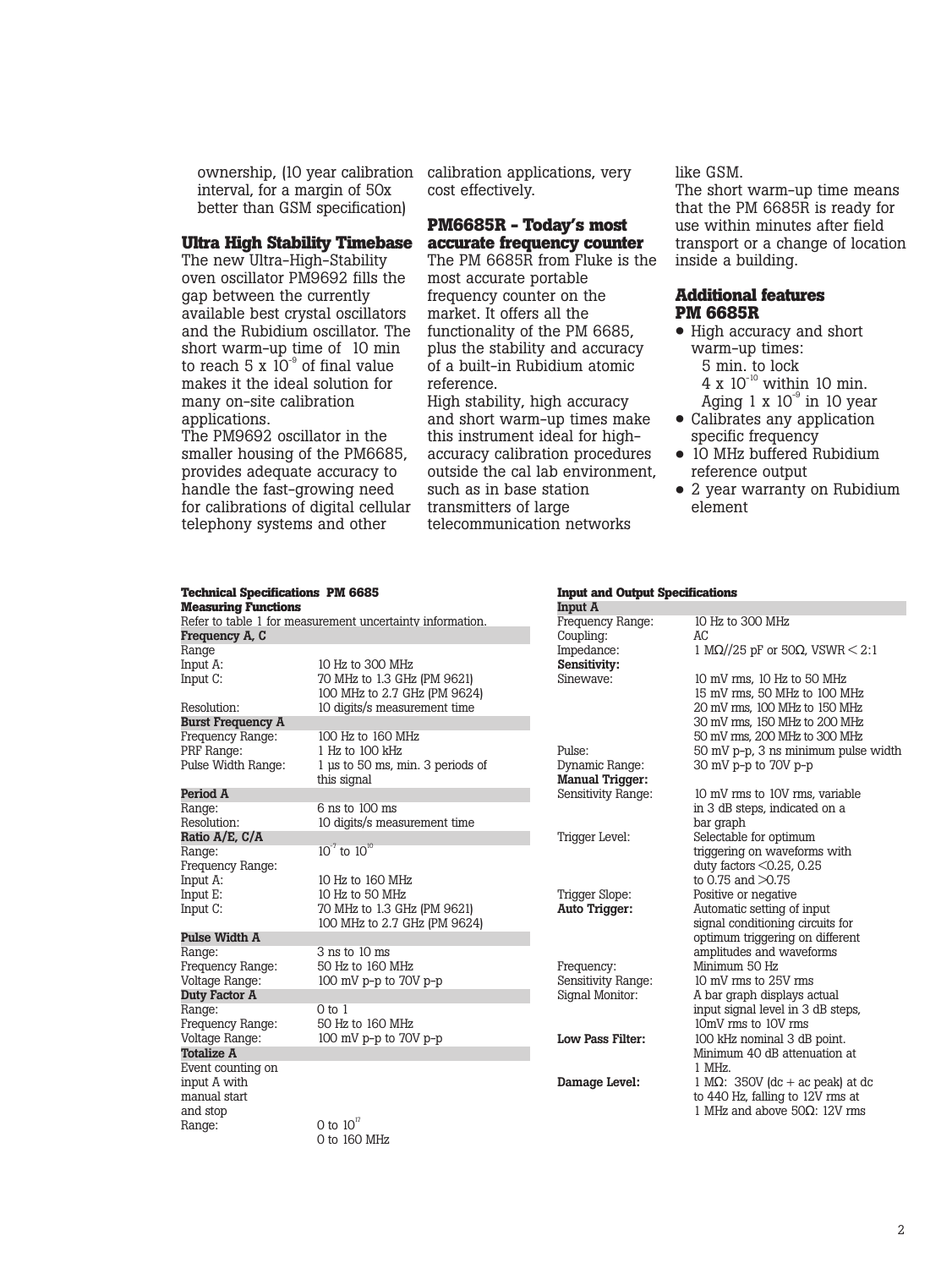### **Input C (Option PM 9621)**

| mhar o lohnon tin aosti           |                                                           |
|-----------------------------------|-----------------------------------------------------------|
| Frequency Range:                  | 70 MHz to 1.3 GHz                                         |
| Prescaler Factor:                 | 256                                                       |
| Operating Input Voltage Range:    |                                                           |
| 70 to 900 MHz:                    | 10 mV rms to 12V rms                                      |
| 900 to 1100 MHz:                  | 15 mV rms to 12V rms                                      |
| 1100 to 1300 MHz:                 | 40 mV rms to 12V rms                                      |
| Amplitude                         |                                                           |
| Modulation:                       | dc to 0.1 MHz: Up to $94\%$                               |
|                                   | depth $0.1$ to 6 MHz: Up to 85%                           |
|                                   | depth Minimum signal must<br>exceed minimum operating     |
|                                   | input voltage                                             |
| Impedance:                        | $50\Omega$ nominal, ac coupled,                           |
|                                   | $VSWR \leq 2:1$                                           |
| Max Voltage                       |                                                           |
| without Damage:                   | 12V rms, pin-diode protected                              |
| Connector:                        | BNC                                                       |
|                                   |                                                           |
| Input C (Option PM 9624)          |                                                           |
| Frequency Range:                  | 100 MHz to 2.7 GHz                                        |
| Prescaler Factor:                 | 16                                                        |
| Operating Input Voltage Range:    |                                                           |
| 100 MHz to                        |                                                           |
| 300MHz                            | 20 mV rms to 12V rms                                      |
| 0.3 GHz to 2.5 GHz                | 10 mV rms to 12V rms                                      |
| 2.5 GHz to 2.7 GHz                | 20 mV rms to 12V rms                                      |
| Amplitude                         |                                                           |
| Modulation:<br>Impedance:         | As PM 9621                                                |
|                                   | 50 nominal, ac coupled,<br>$VSWR \leq 2.5:1$              |
| Max Voltage                       |                                                           |
| without Damage:                   | 12V rms, pin-diode protected                              |
| Connector:                        | Type N Female                                             |
|                                   |                                                           |
| <b>External Reference Input D</b> |                                                           |
|                                   | The use of external reference is indicated on the display |
| Input Frequency:                  | 10 MHz standard. 1 MHz and                                |
|                                   | 5 MHz with optional Reference                             |
|                                   | Frequency Multiplier (PM 9697).                           |
| Voltage Range:                    | 500 mV rms to 10V rms                                     |
| Impedance:                        | Approx 1 k (ac coupled)                                   |
|                                   |                                                           |
| Input E                           | Used in Ratio A/E and external arming/gating modes        |
| Frequency Range:                  | DC to 50 MHz                                              |
| Pulse Width:                      | 10 ns minimum                                             |
| Slew Rate:                        | $2V/\mu s$ minimum                                        |
| Trigger Level:                    | TTL level, 1.4V nominal                                   |
| Trigger Slope:                    | Positive or negative                                      |
| Impedance:                        | Approx 2 $k\Omega$ (dc coupled)                           |
| Damage Level:                     | $\pm 25V$ peak                                            |
| Reference Output G                |                                                           |
| Frequency:                        | 10 MHz, sine wave                                         |
| Output Level:                     | $>0.5V$ rms into 50 $\Omega$ load,                        |
|                                   | >0.7V rms into high impedance load                        |

#### **Nulling/Frequency Offset**

Nulling enable measurements to be displayed relative to a previously measured value or any frequency offset value entered via front panel keys

#### **Other Functions**<br>Measuring Time: Single cycle, 0.8, 1.6, 3.2, 6.4, 12.8 µs and 50 µs to 20s, (up to 400s, depending on measuring function and input signal frequency) Local/Preset: Go to local function in remote mode, or preset counter to default setting in local mode Restart: Starts a new measurement<br>Display Hold: Freezes measuring result. St Freezes measuring result. Start and stop of the totalization in TOT A MAN. Check: Applies 10 MHz to the measuring logic Display: LCD with high-luminance backlight Number of Digits: 10 digits plus exponent<br>Blanking: Least significant digits Least significant digits can be blanked Bar graph: Displays input signal level or sensitivity setting in 3 dB steps from 10mV rms to 10V rms Auxiliary Menu: The following functions are available from the AUX MENU and via the GPIB interface Save/Recall: 19 complete instrument settings. 10 settings can be user protected GPIB-Address: Read and temporarily change via front panel keys. (Set new address on rear panel switch.) Burst Frequency: A or C input, set synchronization delay time PRF: A or C input, set synchronization delay time Trigger Slope: Positive or negative slope Arming Start: Positive or negative slope, set start arming delay time Arming Stop: Positive or negative slope<br>Null: Read and change stored o Read and change stored offset frequency Display Overflow: Display of the 11th and 12th digits Test: Select selftests<br>Program Version: Display instrum Display instrument and GPIB program versions Time Out: OFF or 100 ms to 25.5s in 100 ms steps Analog Output: Select digits and scaling factor<br>Display Backlight: On/Off Display Backlight:

#### **Auxiliary Functions**

Coupling: AC

**External Arming/External Gate**  External signal on input E can be used to inhibit start and/or stop triggering. Stop arming is not applicable to Pulse Width and Duty Factor measuring modes.<br>Start Arming Delay: OFF or 200 ns to 1.6s in 100 ns steps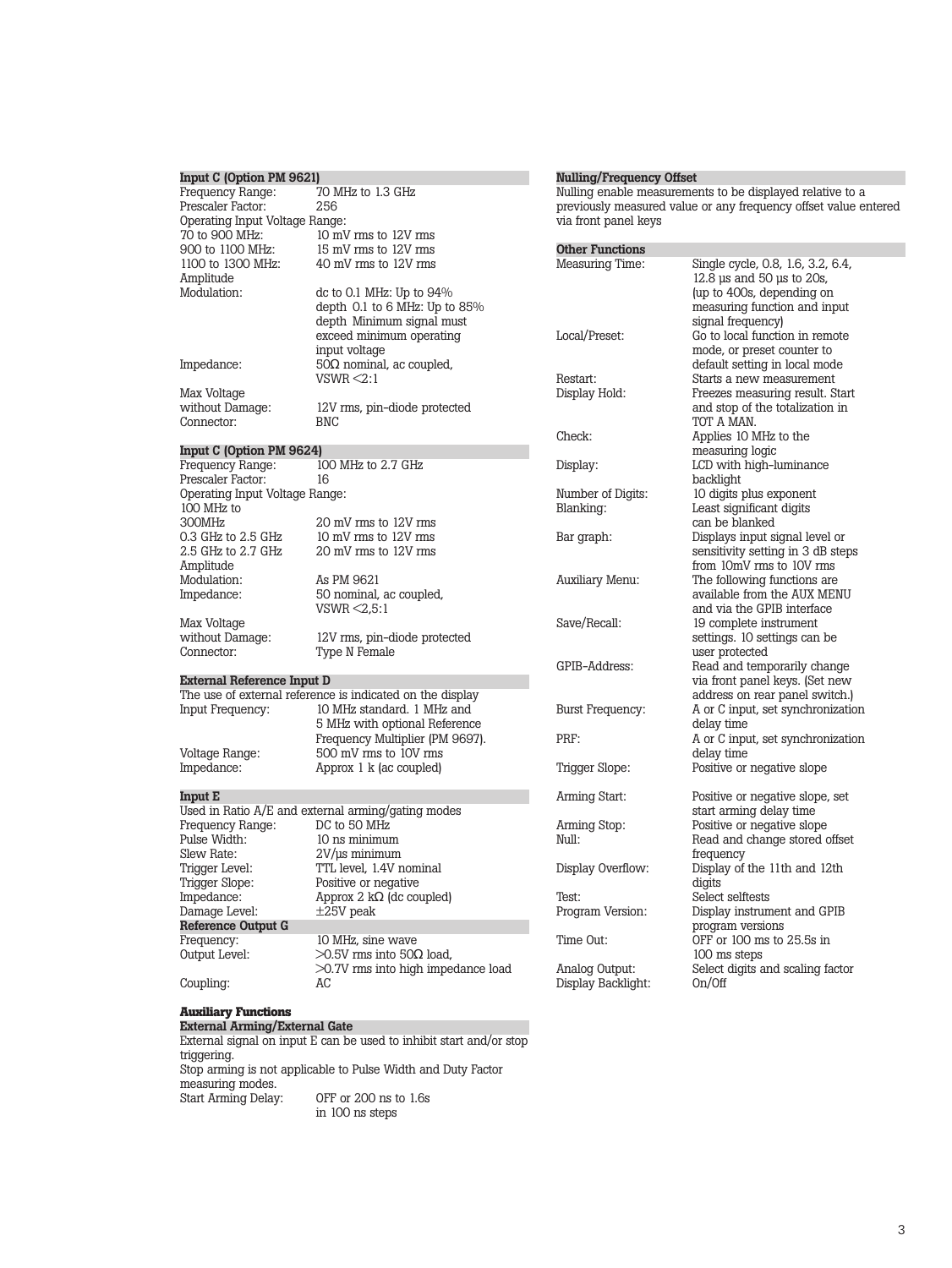| Measuring<br>function         | Random Uncertainty rms                                                                                                  | <b>Systematic Uncertainty</b>                                                   | LSD Displayed                                                                                        |
|-------------------------------|-------------------------------------------------------------------------------------------------------------------------|---------------------------------------------------------------------------------|------------------------------------------------------------------------------------------------------|
| Frequency<br>Period           | $\sqrt{(250 \text{ps})^2 + (T \text{rigger Error})^2}$<br>x Freq. or Period<br>土<br>Measuring Time                      | $\pm$ Time Base Error x Freq. or Period                                         | 250ps x Freq. or Period<br><b>Measuring Time</b><br>QE x Freq. or Period<br>$^{+}$<br>Measuring Time |
| Ratio $f_1/f_2$               | $\sqrt{\text{[Prescale I Factor]}^2 + \text{[f}_1 \times \text{Trigger Error of } f_2^2}$<br>土<br>$f2$ x Measuring Time |                                                                                 | Prescaler Factor<br>$f2$ x Measuring Time                                                            |
| Pulse Width<br>(Auto Trigger) | $\pm \sqrt{(250 \text{ ps})^2 + (Trigger Error)^2}$                                                                     | $\pm$ Time Base Error x Pulse Width<br>$\pm$ 0.5 x Transition Time $\pm$ 1.5 ns | 100 <sub>ps</sub>                                                                                    |
| Duty Factor                   | $\pm \sqrt{(250 \text{ ps})^2 + (Tright) \cdot (T)}$ x Frequency                                                        | $\pm$ (0.5 x Transition Time $\pm$ 1.5 ns)<br>x Frequency                       | $1 \times 10^{-6}$                                                                                   |

*Table 1. Measurement Uncertainties and LSD Displayed*

#### **Random Uncertainty**

Random uncertainty is due to quantization error, short-term Time Base stability, internal noise and input signal noise. The random uncertainty can be reduced by increasing the measurement time. Trigger Error: Internal noise and input signal noise, expressed as an rms Trigger Error.

Trigger  $Error =$ 

| 1.4 x $\sqrt{(e_{amp})^2 + (e_n)^2}$ |
|--------------------------------------|
| Signal slew rate $(\overline{V/s})$  |
| at trigger point                     |

#### Where:

 $e<sub>amp</sub> = rms input ambient noise (250 uV rms typical)$  $e_n = rms$  noise of the input signal over a 300 MHz bandwidth

#### **Systematic Uncertainty**

See crystal oscillator specifications for aging and possible frequency deviation due to the oscillator's temperature dependency

#### **LSD Displayed**

Unit value of Least Significant Digit (LSD) displayed. After calculation, the LSD value is rounded to the nearest decade before display (for example >0.5 Hz will be 1 Hz and <0.5 Hz will be 0.1 Hz). LSD blanking is available to reduce displayed resolution. Measuring times  $>1s$  can give significance in  $>10$ digits. The 11th and 12th digits can be displayed using the display overflow function.

#### **Options**

#### **Battery Unit (Option PM 9623)**

The PM 9623 is a rechargeable battery unit for mounting inside the counter.<br>Battery Type: Sealed lead-acid cells<br>At 25C **Battery Capacity:**<br>Standby Mode: Typically 20 hours with Oven Time Base Operating Mode: Typically 3 hours without options, 2.5 hours with Oven Time Base, and 2 hours with Oven Time Base and Input C

#### **Recharge Time:** Typically 8 hours in standby mode Battery Protection: Overcharge and deep discharge protection External DC: 12V to 24V via socket on rear panel (16V to 24V to charge internal battery) Line Failure<br>Protection: Counter automatically switches to internal battery or external dc when the line voltage falls below 90V ac Temperature<br>Operating: Operating: 0°C to +40°C<br>Storage: -40°C to +50 Storage:  $-40^{\circ}$ C to  $+50^{\circ}$ C<br>Weight:  $1.5$  kg (3.3 lb) 1.5 kg (3.3 lb) **GPIB (Option PM 9626/02)** Programmable All front panel and<br>Functions: AIIX MENII function Functions: AUX MENU functions<br>
Compatibility: IEEE 488.2-1987, SC Compatibility: IEEE 488.2-1987, SCPI 1991.0<br>Interface Functions: SH1. AH1. T6. I.4. SR1. RL1. SH1, AH1, T6, L4, SR1, RL1, DC1, DT1, E2 Maximum 200 to 1600 readings/s,<br>Measurement Rate depending on measuren Measurement Rate depending on measurement<br>to Internal Memory: function and internal data form to Internal Memory: function and internal data format<br>Internal 764 to 2600 readings. Internal 764 to 2600 readings,<br>Memory Size: depending on measure depending on measurement function and internal data format Maximum Bus 150 to 1000 readings/s,<br>Transfer Rate from depending on internal c Transfer Rate from depending on internal data<br>internal memory: format and output data form format and output data format Data Output Format: ASCII, IEEE double precision floating point Time Out: Off or 100 ms to 25.5s in 100 ms steps Analog Output: 0 to 4.98V in 20 mV steps,

derived from three consecutive

digits selected from the measurement result<br> $200\Omega$ Output Impedance: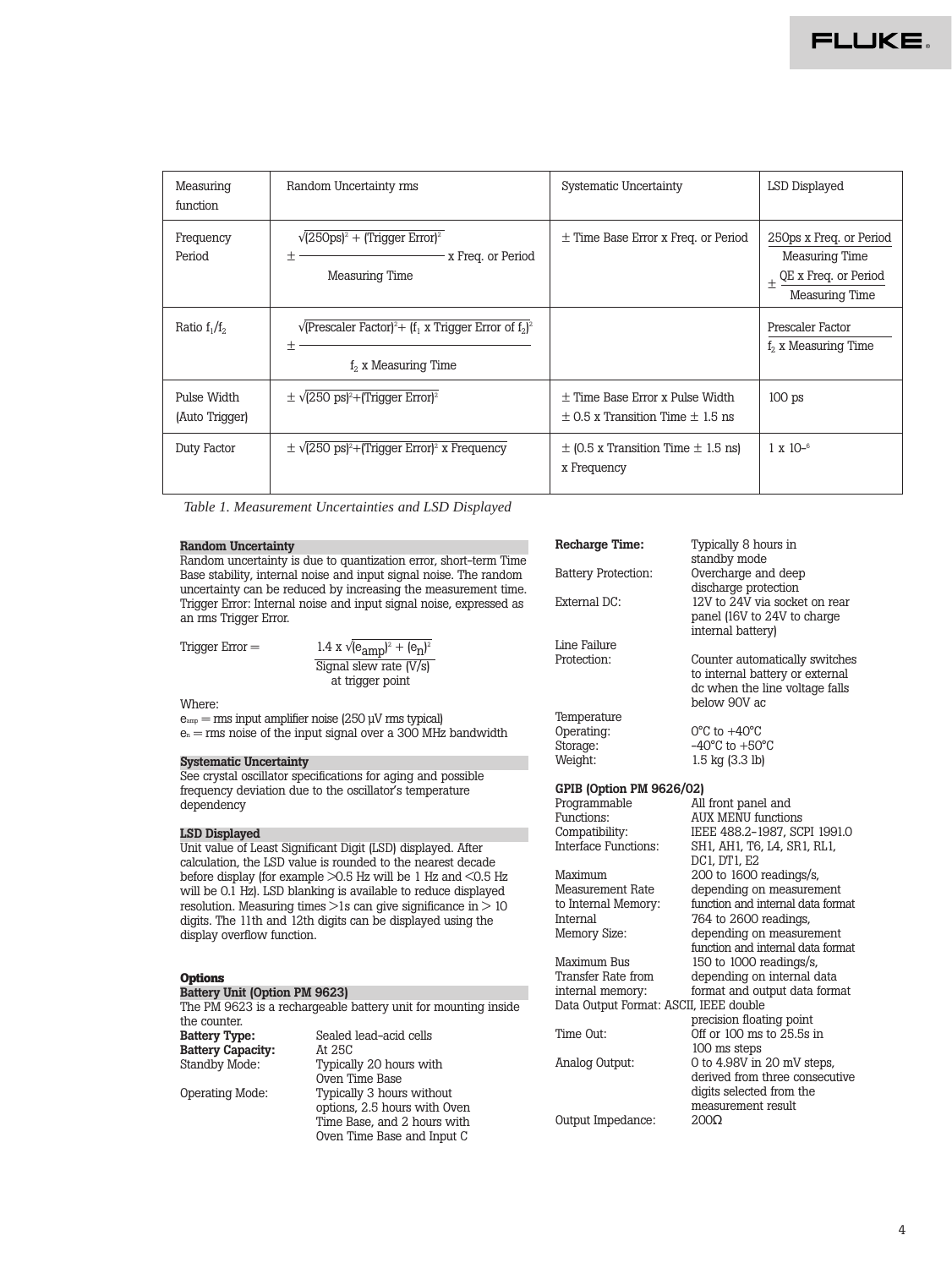| <b>Timebase Options</b>                                                   |                                                                        |                           |                                        |                                        |                               |
|---------------------------------------------------------------------------|------------------------------------------------------------------------|---------------------------|----------------------------------------|----------------------------------------|-------------------------------|
| Option model:                                                             |                                                                        | PM668-/-1-                | PM668-/-5-                             | PM668-/-6-                             | PM668-/-7-                    |
| Retro-fittable option:                                                    |                                                                        | non retrofit.             | PM9691/011                             | PM9692/011                             | non retro-fit.                |
| Time base type:                                                           |                                                                        | Standard                  | <b>OCXO</b>                            | <b>OCXO</b>                            | Rubidium                      |
| <b>Uncertainty due to:</b>                                                |                                                                        |                           |                                        |                                        |                               |
|                                                                           | Calibration adjustment tolerance, at $+23^{\circ}$ C $\pm 3^{\circ}$ C | $<1x10^{-6}$              | $<2x10^{-8}$                           | $<5x10$ <sup>9</sup>                   | $<5x10^{-11}$                 |
| Ageing:                                                                   | per 24 hr.                                                             | n.a.                      | $<$ 5x10 <sup>-10</sup><br>$\mathbf o$ | $<$ 3x10 <sup>-10</sup><br>$\mathbf 0$ | n.a.                          |
|                                                                           | per month                                                              | $<5x10^{-7}$              | $< 1x10^{-8}$                          | $<$ 3x10 <sup>-9</sup>                 | $<5x10^{-11}$ 2               |
|                                                                           | per year                                                               | $<5x10^{-6}$              | $< 7.5 \times 10^{-8}$                 | $<2x10^{-8}$                           | $2x10^{-10}$ $\odot$          |
| Temperature variation:                                                    | $0^{\circ}$ C-50 $^{\circ}$ C,                                         | $<1x10^{-5}$              | $<5x10$ <sup>9</sup>                   | $< 2.5x10^{-19}$                       | $<3x10^{-10}$                 |
|                                                                           | $20^{\circ}$ C- $26^{\circ}$ C (typ. values)                           | $\leq 3x10^{-6}$          | $\leq 6x10^{-10}$                      | $\leq 4x10^{-10}$                      | $\leq 5 \times 10^{-11}$      |
| Power voltage variation: $\pm$ 10%                                        |                                                                        | $\leq 1 \times 10^{-8}$   | $\leq$ 5x10 <sup>-10</sup>             | $\leq 5 \times 10^{-10}$               | $\leq 1 \times 10^{-11}$      |
| <b>Short term stability:</b>                                              | $\tau = 1$ s                                                           |                           | $<\!\!5x10^{-12}$                      | $<\!\!5x\overline{10}^{12}$            | $<5x10^{-11}$                 |
| (Root Allan Variance)                                                     | $\tau = 10$ s                                                          | not specified             | $<5x10^{-12}$                          | $<5x10^{-12}$                          | $< 1.5x10^{-11}$              |
| (typical values)                                                          | $\tau = 100$ s                                                         |                           | n.a.                                   | n.a.                                   | $<5x10^{-12}$                 |
| <b>Power-on stability:</b>                                                |                                                                        |                           |                                        |                                        |                               |
| Deviation versus final value after 24hr on time,                          |                                                                        | n.a.                      | $< 1x10^{-8}$                          | $<5x10^{\degree}$                      | $<$ 4x10 <sup>-10</sup>       |
| after a warm-up time of:                                                  |                                                                        | 30 min                    | $10 \text{ min}$                       | $10 \text{ min}$                       | $10 \text{ min}$              |
| <b>Total uncertainty, for operating temperature</b>                       |                                                                        |                           |                                        |                                        |                               |
| $0^{\circ}$ C to 50 $^{\circ}$ C, at $2\sigma$ (95%) confidence interval: |                                                                        |                           |                                        |                                        |                               |
| 1 year after calibration                                                  |                                                                        | $\leq 1.2 \times 10^{-5}$ | $<1x10^{-7}$                           | $< 2.5x10^{-8}$                        | $<7x10^{-10}$                 |
| 2 years after calibration                                                 |                                                                        | $\leq 1.5 \times 10^{-5}$ | $< 2x10^{-7}$                          | $<5x10^3$                              | $<\!\!9x10^{^{\mathrm{-}10}}$ |
| <b>Typical total uncertainty, for operating temperature</b>               |                                                                        |                           |                                        |                                        |                               |
| $20^{\circ}$ C to $26^{\circ}$ C, at $2\sigma$ (95%) confidence interval: |                                                                        |                           |                                        |                                        |                               |
| 1 year after calibration                                                  |                                                                        | $<7x10^{\circ}$           | $<1x10^{-7}$                           | $< 2.5x10^{-8}$                        | $<\!\!6x10^{10}$              |
| 2 years after calibration                                                 |                                                                        | $< 1.2x10^{-5}$           | $2x10^{-7}$                            | $<5x10^3$                              | $<8x10^{-10}$                 |
|                                                                           |                                                                        |                           |                                        |                                        |                               |

n.a. Not discernible, neglectable versus 1°C temperature variation. <sup>➊</sup>After 48 hours of continuous operation, PM9692 typical value 1 x 10-10 / 24h

➋ After 1 month of continuous operation

to 24V dc, max 2A

 $\bullet$  Typical value. Aging during 10 year  $\lt 1 \times 10^{-9}$ 

#### Explanation

Calibration Adjustment Tolerance is the maximal tolerated deviation from the true 10MHz frequency after a calibration. When the reference frequency does not exceed the tolerance limits at the moment of calibration, an adjustment is not needed. Total uncertainty is the total possible deviation from the true 10MHz value under influence of frequency drift due to ageing and ambient temperature variations versus the reference temperature. The operating temperature range and the calibration interval are part of this specification.

| <b>General Specifications</b>   |                                    | <b>Mechanical Data</b>                              |                                                         |
|---------------------------------|------------------------------------|-----------------------------------------------------|---------------------------------------------------------|
| <b>Environmental Conditions</b> |                                    | Width                                               | 210 mm (8.25 in)                                        |
| Temperature                     |                                    | Height                                              | 86 mm (3.4 in)                                          |
| Operating:                      | $OC$ to $+5OC$                     | Depth                                               | 395 mm (15.6 in)                                        |
| Storage:                        | $-40^{\circ}$ C to $+70^{\circ}$ C | Weight:                                             | Net $3.2 \text{ kg}$ (7 lb); shipping                   |
| Humidity:                       | 95% RH, 0°C to 30°C                |                                                     | 5.5 $kg(12 lb)$                                         |
| Altitude Operating:             | Up to 4600m (15000 ft)             |                                                     |                                                         |
| Non-operating:                  | Up to 12000m (40000 ft)            | <b>Additional Specification for PM6685R</b>         |                                                         |
| Vibration:                      | 3G at 55 Hz per MIL-T-             | (where these differ from the standard model PM6685) |                                                         |
|                                 | 28800D, Class 3, Style D           |                                                     | Short-term (Root Allan Variance of reference Oscilator) |
| Shock:                          | Half-sine 40G per MIL-T-           | See Timebase Options table                          |                                                         |
|                                 | 28800D, Class 3, Style D.          | Warm-up time (at 25°C)                              |                                                         |
|                                 | Bench handling.                    | Unlocked status indicated by LED                    |                                                         |
|                                 | Shipping container.                | Time to lock                                        | approx. 5 min.                                          |
| Reliability:                    | MTBF 30 000 hours                  | Retrace:                                            | $\leq$ 2.5 x 10 <sup>-11</sup>                          |
| Safety:                         | IEC 1010 Class 1, CSA 22.2 No.     | Power requirements (at 25°C)                        |                                                         |
|                                 | 231, EN61010, CE                   | Voltage                                             | 90  264 Vrms, 47  440Hz                                 |
| EMC:                            | EN 55011, VDE 0871 Level B,        | Power rating                                        | $\leq$ 100W for $\leq$ 4 min., 47W                      |
|                                 | FCC Part 15J Class A, CE           |                                                     | continuous operating                                    |
| EN 50082/2                      |                                    | Dimensions and weight                               |                                                         |
|                                 |                                    | Width                                               | $315$ mm $(12.4$ in                                     |
| <b>Power Requirements</b>       |                                    | Weight                                              | Net 5.5 kg (12 lb)                                      |
| AC:                             | 90 to 265V rms, 45 to 440 Hz,      | Shipping weight                                     | 8.8 kg (19 lb)                                          |
|                                 | max 30W                            |                                                     |                                                         |
| DC (PM 9623):                   | Internal battery or external 12    |                                                     |                                                         |